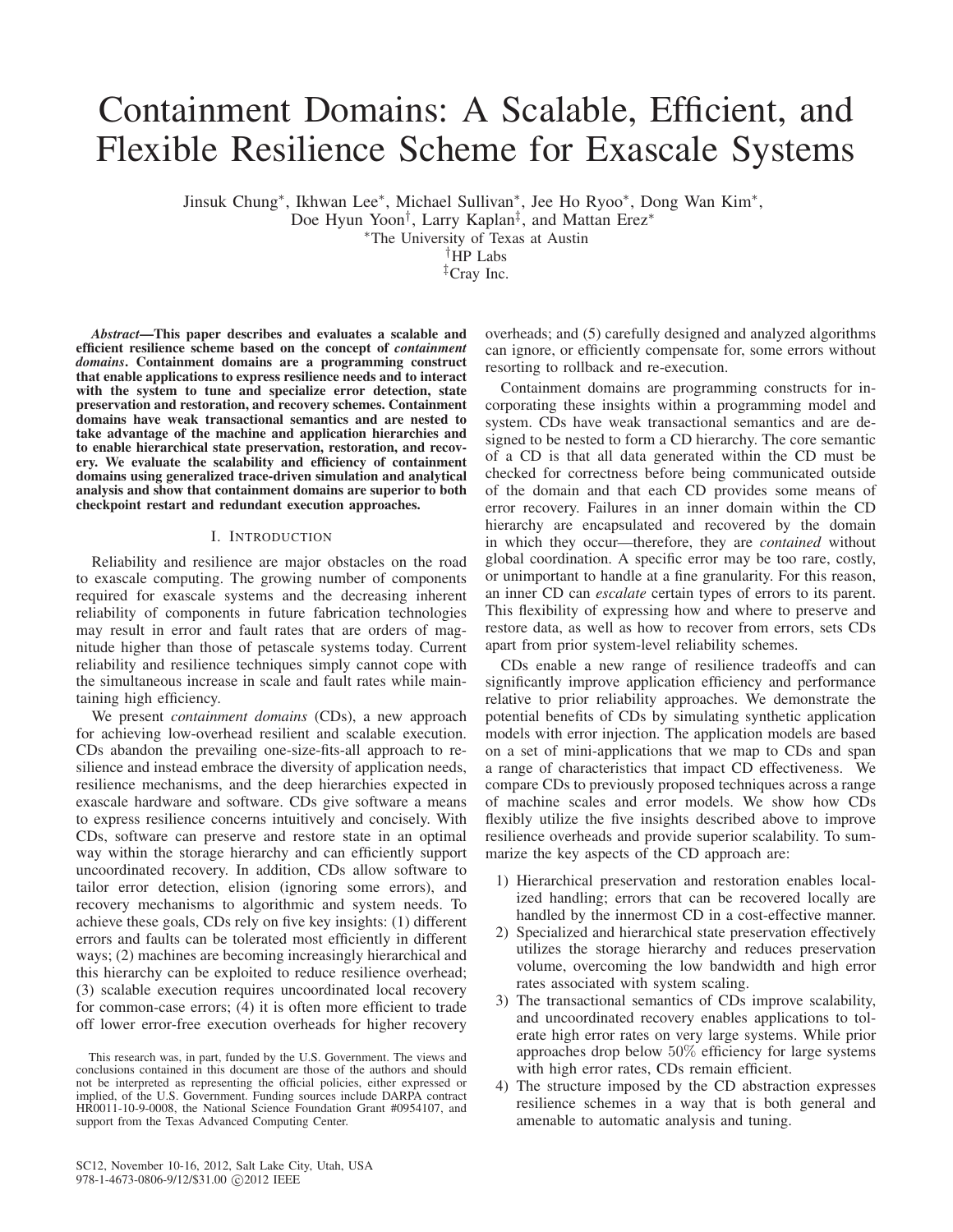The rest of the paper is organized as follows: we compare and contrast CDs with prior work in Section II, describe the CD framework and its use in Section III, develop a flexible analytical model for CDs and uncoordinated recovery in Section IV, summarize our evaluation methodology in Section V, present the evaluation results and discuss their implications in Section VI, and conclude the paper in Section VII.

## II. BACKGROUND AND RELATED WORK

System-level reliability has been addressed in a variety of ways through prior work spanning many years. Containment domains are necessitated by the increasing need for an efficient, comprehensive, and flexible mechanism to handle all errors in the most appropriate manner, and draw concepts and inspiration from this large body of work. Related work includes the distributed, hierarchical checkpointing used in large-scale systems as well as programming languages which use hierarchical transactional semantics to interface with checkpointed state.

Checkpointing is a generic state preservation and restoration mechanism which is widely used by large-scale compute clusters to tolerate failures. Many current systems take a *global checkpoint and restart* (g-CPR) approach, and establish a synchronized program state of every node in a centralized location. Global checkpointing, however, is not feasible in future systems–application working set sizes are increasing, while I/O bandwidth for transferring data to a centralized nonvolatile location scales poorly.

Researchers have proposed coordinated *local checkpoint and restart* (l-CPR) to distribute state preservation and to overcome some of the inefficiency associated with centralized global checkpoints. Local checkpoints store the state of each node in a distributed fashion and are faster and more scalable than global checkpoints. While the checkpoints are stored locally, all checkpoint and recovery actions are globally coordinated and may perform poorly when failure rates are very high. A naive implementation of local checkpointing, however, cannot recover from permanent node failures. Accordingly, infrequent global checkpointing is often combined with local checkpointing to tolerate such failures [1], [2]. Local checkpointing schemes may utilize DRAM [3], [4], non-volatile memory [5] or other methods to gain efficiency. However, their motivation and operation remains fundamentally the same. Moody et al. further generalize local/global checkpointing into *scalable multi-level checkpoint and restart* (SCR) [6]. Hierarchical checkpointing (h-CPR) employs multiple checkpoints with differing costs and levels of error coverage. This multilevel approach can improve efficiency by speeding up the recovery of common-case errors, while using slower and more powerful checkpoints to preserve functionality.

In addition to coordinated l-CPR, researchers have suggested recovering checkpoints and re-executing without coordination between nodes. Uncoordinated distributed checkpointing, however, may result in the *domino effect* [7]–given an arbitrary set of interacting processes with distributed checkpoints, a single error local to one process can cause all processes to completely roll back. Common approaches to eliminate the domino effect include communication logging [8]– [10] and coordinated checkpointing based on communication history [11], [12]. Such mechanisms, however, often sacrifice

a certain degree of process autonomy and incur extra (often unpredictable) run-time and messaging overheads [13].

Unlike checkpointing schemes, other existing reliability approaches allow for fine-grained and flexible programmer control. Randell's *recovery blocks* (RBs) [7] hierarchically decompose a program into nested elements. Each Recovery Block is implemented in two independent-yet-equivalent routines and a functionality check. If a recovery block executes incorrectly, the secondary (fault-tolerant) routine is executed. Properly implemented recovery blocks may tolerate hard, soft, or software errors, and the programmer can nest blocks such that an parent block can resolve an error from an inner child.

Transactional programming is primarily used for controlling concurrency in shared-resource systems [14], but it can also be used to enforce reliability. Transactions, if so defined, can be nested to any depth. The nested transaction structure is naturally used to localize the effects of failures within the closest possible level of nesting in the transaction tree. This style of programming, including [15]–[18], is a generalization of the recovery block to the domain of concurrent programming. A significant challenge and source of inefficiency with such transactions is that each transaction must be made durable to guarantee recovery, resulting in storage and contention issues similar to those of checkpointing schemes.

Recent research on transactional memory (TM) [19]–[21] mainly aims to enable efficient concurrent and lock-free programming. Transactional memory inherently provides state preservation and restoration at transaction boundaries. There has been prior work that extends transactional memory concepts to reliability, including Relax [22] and FaulTM [23]. Both use TM-like semantics for hardware/software collaborative reliability; both provide state preservation and restoration at a transaction boundary. These techniques, however, can only tolerate soft errors in computation and memory that can be detected while a transaction is still running.

#### *Advantages of Containment Domains*

Containment domains share some features and strengths with all the above approaches, but offer substantive usability and efficiency improvements (see Section III). The hierarchical state preservation and restoration capabilities of CDs are similar in concept to multi-level distributed checkpoints. However, the flexibility of CDs allows the programmer and software system to tune the location and method of preservation and recovery to meet a desired level of reliability while maximizing the performance of the system. Generic checkpointing approaches, on the other hand, only have the notion of time intervals between state preservation and restoration; the programmer has little control, thus making these checkpoints inefficient and inflexible to application needs. As described in this paper, CDs are not susceptible to the domino effect because of their transactional qualities.

Conceptually, CDs are similar to recovery blocks – each constrains the detection and correction of errors to a local boundary, and each is able to pass uncorrectable errors upwards to be handled by the parent domain or block. CDs are, themselves, a limited form of hierarchical transactional programming. Unlike other transactional programming models, CDs allow more aggressive optimization by fully exploiting the storage hierarchy and by allowing the partial preservation and selective rematerialization of data. By flexibly using a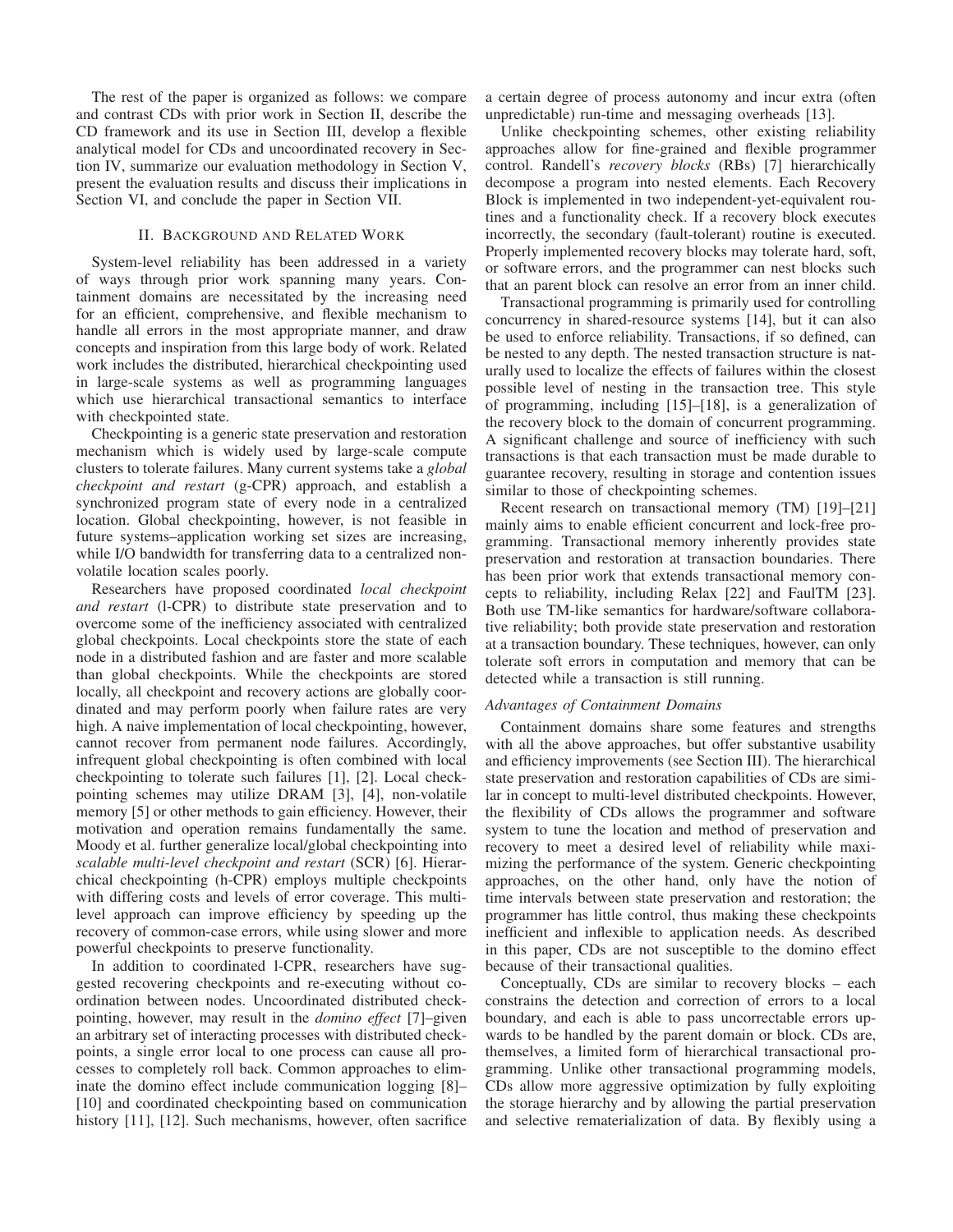

Fig. 1: The organization of hierarchical CDs. Each domain has four components, shown in color. The relative time spent in each component is not to scale.

range of error detection and correction mechanisms, CDs also allow for varying levels of reliability and performance depending on application needs. Using a range of error protection mechanisms also allows CDs to avoid the shortfalls of TM– CDs are able to provide high levels of reliability against a variety of errors, including permanent machine faults.

#### III. CONTAINMENT DOMAINS

Each containment domain has four explicit components, which enable the application to express resilience tradeoffs and take advantage of the key insights described in Section I. The *preserve* component locally and selectively preserves state for recovery. This preservation need not be complete – unpreserved state, if needed, may be recovered from elsewhere in the system or rematerialized. The *body* is then executed, followed by a *detect* routine to identify potential errors. Detection is always performed before the outputs of a CD are committed and advertised to other CDs. Detection can be as simple as utilizing underlying hardware and system mechanisms or may be an efficient algorithm-specific acceptance test. Specialized detection can also be designed to ignore errors that are known not to impact the running computation. If a fault is detected, the *recover* routine is initiated. Recovery may restore the necessary preserved state and re-execute the CD, or it can escalate the error to the parent CD.

As explained in Section I, CDs are designed to be hierarchically nested; failures in an inner domain are encapsulated and recovered by that inner domain whenever efficiently possible. Erroneous data is never communicated outside of a CD, and there is no risk of an error escaping containment. Because of constraints on available storage, bandwidth, and the need for inter-CD communication, some errors and faults are too rare or costly to recover at a fine granularity. If such an error occurs, an inner CD escalates the error to its parent, which in turn may escalate it further up the hierarchy until some CD can recover the error. Potentially, an error may be escalated to the root of the CD tree, which is functionally equivalent to recovery through g-CPR. Figure 1 gives the organization of a hierarchy of nested CDs, with their four components shown.

## *A. Illustrative Example*

To make the explanations below more concrete we show a simple and illustrative example through iterative *sparse matrix-vector multiplication* (SpMV). This computation consists of iteratively multiplying a constant matrix by an input vector. The resultant vector is then used as the input for the next iteration. We assume that the matrix and vector are block partitioned and assigned to multiple nodes and cores.

```
void task<inner> SpMV( in M, in V_i, out R_i) {
 cd = create_CD(parentCD);
 add_to_CD_via_copy(cd, M, …);
 forall(…) reduce(…)
SpMV(M[…],Vi[…],Ri[…]);
 commit_CD(cd);
}
void task<leaf> SpMV(…) {
 cd = create_CD(parentCD);
 add_to_CD_via_copy(cd, M, …);
 add_to_CD_via_parent(cd, V<sub>i</sub>, ...);
 for r=0..Nfor c=rowS[r]..rowS[r+1] \left\{ R_i[r]+=M[c]*vec_i[cldx[c]] \right\}check {fault<fail>(c > prevC);}
    prevC=c;
   }
 commit CD(cd);
}
```
Fig. 2: Sequoia-style pseudocode for SpMV with CD API calls.



Fig. 3: An example system with 6 potential levels of CDs. Based on the configuration of [6].

This simple application demonstrates many of the features of CDs and how they can be used to express efficient resilience. We evaluate these features in depth using multiple miniapplications later in the paper.

Figure 2 provides high-level pseudo-code for SpMV. The program structure and syntax are inspired by the Sequoia programming model [24] with explicit CD API calls [25] and target the hierarchical machine shown in Figure 3. The rootlevel task performs the iterative computation by hierarchically decomposing the matrix multiplication. Hierarchy is formed through a divide and conquer decomposition by recursively calling SpMV to form a tree of tasks. The leaves of the tree perform sub-matrix multiplications that are then reduced into the final result. Each compute task is encapsulated by a CD with its own preservation and recovery routines, which we will explain in the subsections below. The hierarchy of the CD tree is created by nesting domains using the parentCD handle; the full management of these CD handles is not shown for brevity. The syntax given in Figure 2 is for illustrative purposes and is based on an initial research prototype of CDs that is currently under development.

Table I summarizes how the SpMV program is partitioned into CDs and then mapped to the machine. We focus on representative error types and how they are protected with CDs. We also summarize what data is preserved at each level and how it is preserved – whether data is recovered locally (L), through a parent (P), or through a sibling (S). Note that we form our example with a deep CD hierarchy to illustrate the potential uses of containment domains. Later, when evaluating the CD approach with a reasonable error model, the optimal mapping does not utilize CDs at a level finer than the processor-core granularity.

Figure 4 gives another example of the CD partitioning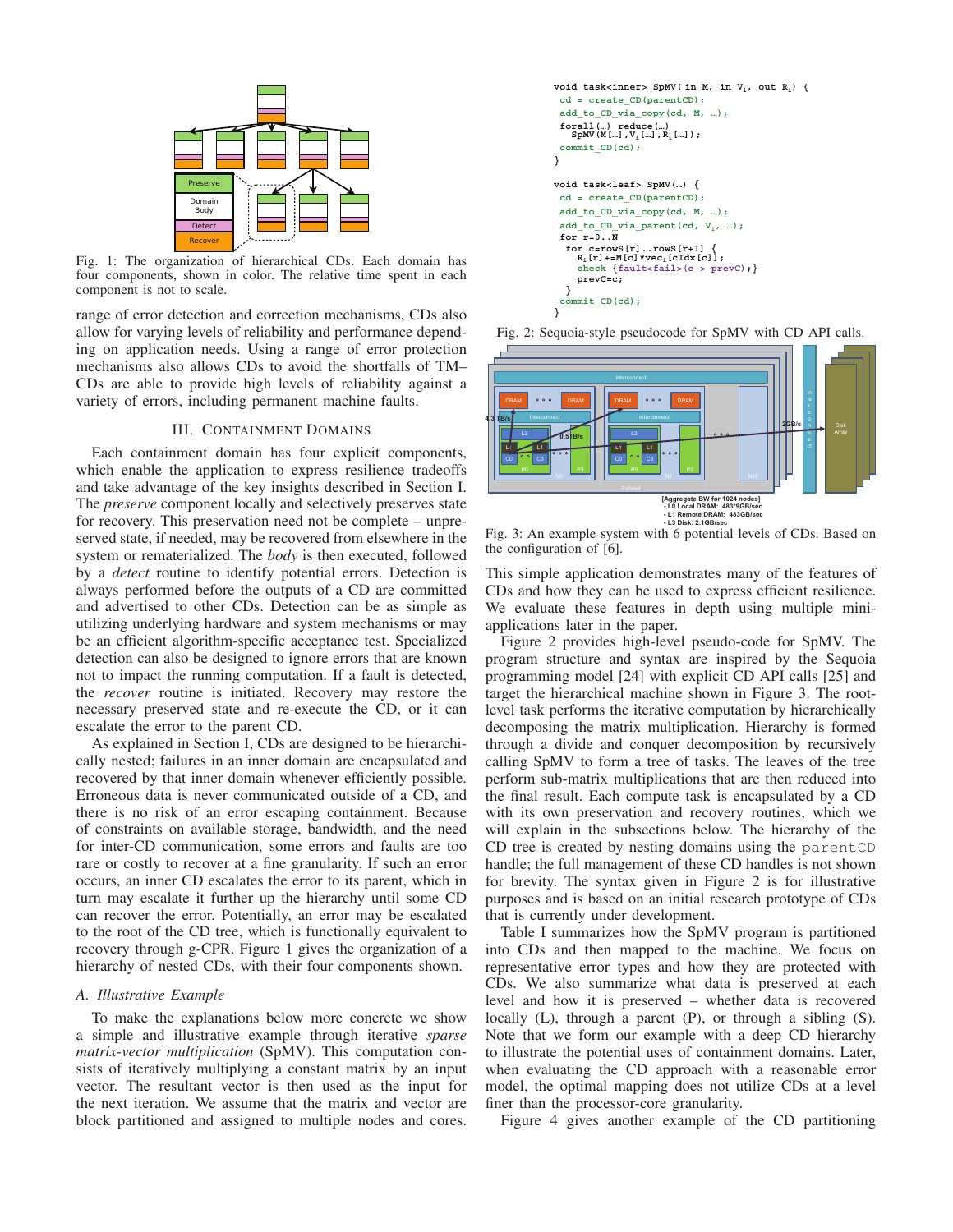|                      | Error       | CD             | <b>Preservation Method</b> |          |           |  |
|----------------------|-------------|----------------|----------------------------|----------|-----------|--|
| Component            | <b>Type</b> | Level          | $M_{in}$                   | $V_{in}$ | $V_{out}$ |  |
| Datapath             | Soft        | $\Omega$       | P                          | P        | L         |  |
| L1 Cache             | Soft        | 1              | P                          | S        | L         |  |
| L <sub>2</sub> Cache | Soft        | 1              | P                          | S        | L         |  |
| Core                 | Soft        | 1              | L                          | S        | L         |  |
| DRAM                 | Soft        | $\overline{2}$ | L                          | S        | L         |  |
| Processor            | Hard        | 3              | L                          | S        | L         |  |
| Node                 | Hard        | $\overline{4}$ | L                          | S        | L         |  |
| Cabinet              | Hard        | 5              | L                          | S        | L         |  |

TABLE I: Protecting SpMV with CDs.



Fig. 4: Mapping example of neutron transport.

and mapping process. The application shown is a Monte-Carlo neutron transport problem, and is described later in Section V-C. Computation occurs in leaf CDs; leaves are grouped together under parent CDs, which are in turn nested. This nested CD structure is amenable to automatic analysis and optimization and we describe a tool that can be used to explore and auto-tune the design space in Section IV.

## *B. Hierarchical and Partial Preservation*

One of the advantages of containment domains is that preservation and recovery can be tailored to exploit natural redundancy within the machine. A CD does not need to fully preserve its inputs at the domain boundary; partial preservation may be utilized to increase efficiency if an input naturally resides in multiple locations. Examples for optimizing preserve/restore/recover routines include restoring data from sibling CDs or other nodes which already have a copy of the data for algorithmic reasons.

The SpMV program in Figure 2 exhibits natural redundancy which can be exploited through partial preservation and specialized recovery. The input vector is distributed in such a way that redundant copies of the vector are naturally distributed throughout the machine. This is because there are  $N_0 \times N_0$ fine-grained sub-blocks of the matrix, but only  $N_0$  sub-blocks in the vector. If a fault occurs that requires the recovery of an input vector for a CD, the vector is copied from another



Fig. 5: Examples of recovery using the natural redundancy of SpMV.

domain that holds it, as indicated in Figure 2 through the call to add to CD via parent. The CD which sends recovery data is determined by the parent of the faulting CD and is chosen to maximize locality, thus minimizing the bandwidth and power strain on limited resources. Figure 5 shows how the input vector of SpMV can be recovered from multiple sources (either directly from the parent or through a sibling CD), even if it was not preserved locally by the faulty leaf CD. Such partial preservation tradeoffs cannot be easily expressed or exploited by prior resilience models.

The inner CDs in the hierarchy specify that the input matrix should be preserved explicitly, ideally in non-volatile memory (through the add\_to\_CD\_via\_copy call in Figure 2). Each node has its own unique portion of the matrix, and thus the matrix can only be restored from explicitly preserved state. If the matrix is *not* preserved, data corruption may be unrecoverable, except by rolling back to the root CD at great cost. When mapping to the example system (Figure 3), every CD responsible for protecting against failures in DRAM, nodes, and cabinets preserves the matrix "locally" to their domain (e.g., using a buddy approach), and can thus recover locally as well. CDs responsible for protection within a processor, on the other hand, may or may not preserve the matrix depending on the expected soft-error rate. If the matrix is not preserved, it will be restored by re-fetching the data from the parent. Such flexible state preservation optimizations have been proposed in the past and have also been expressed as automatic analysis algorithms [26], [27]. CDs enable such automation without changing the underlying resilience paradigm while still providing the programmer with explicit control when needed.

The flexibility of CDs allows the application writer or runtime system to balance the overhead of preserving state at each level of hierarchy at the cost of recomputing or refetching data which was not locally preserved. Optimizing this tradeoff is critical in order to avoid excessive preserved state which can waste valuable storage, bandwidth, and energy. We show how these crucial tradeoffs are amenable to automatic optimization in Section IV. Later, in Section VI, we demonstrate how these tradeoffs impact performance and efficiency for a range of machine and application characteristics.

## *C. Flexible Error Detection and Recovery*

We now describe how CDs enable flexible detection and recovery in combination with the state preservation and restoration schemes described above. The first step towards resilience is to detect errors and faults. Fault detection is not the focus of this paper and we assume that the hardware and runtime system support the detection of errors and faults in memory and compute modules. It is, however, rare for current systems to support error detection for arithmetic operations.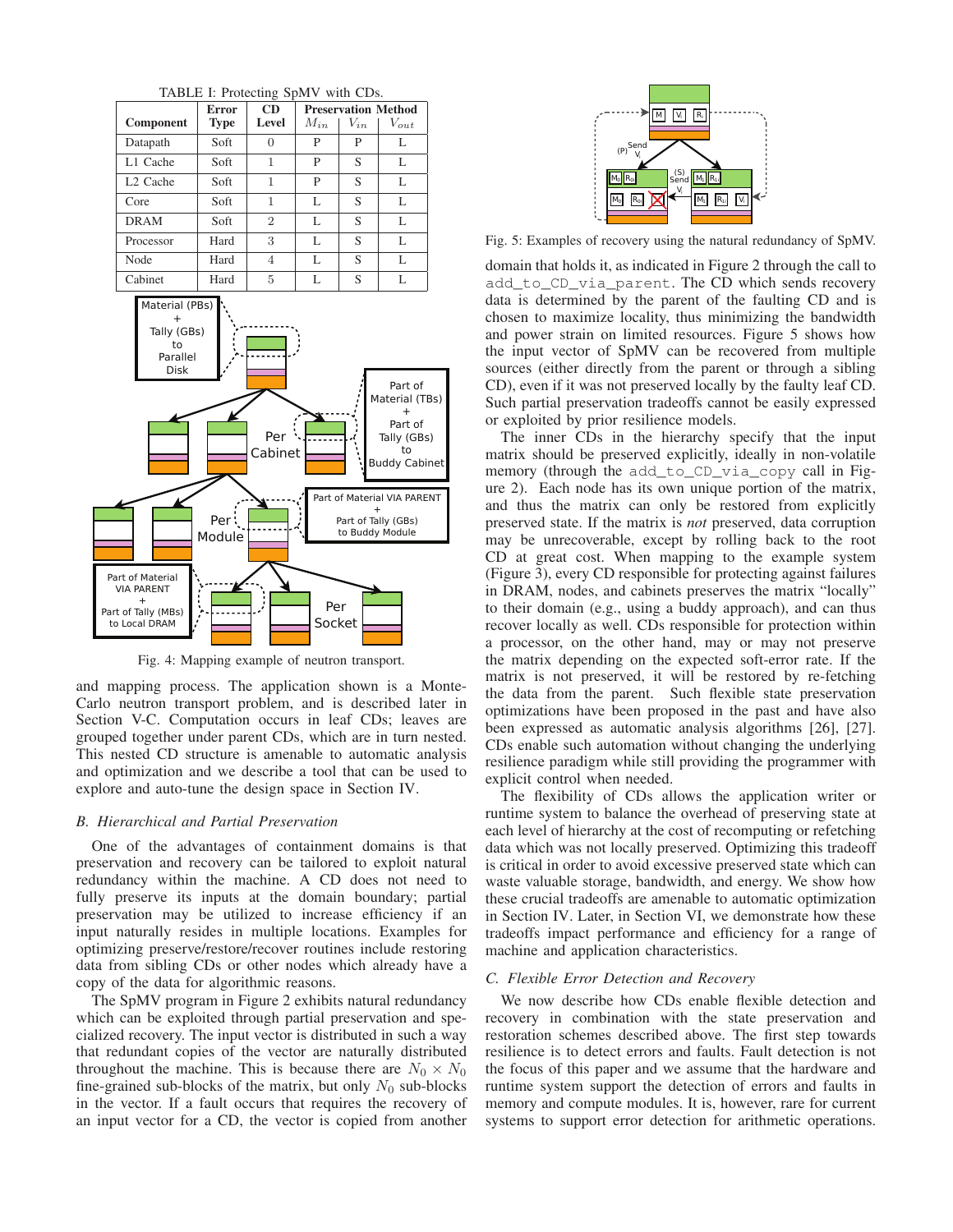Fortunately, the CD framework does *not* depend on full error detection support, and can evolutionarily exploit improved error detection capabilities as they become available. In cases where silent data corruption is intolerable and the system does not provide complete error detection, the CD methodology can encapsulate the ideas of instruction or task duplication and can integrate them with the CD preservation and recovery mechanisms. In some systems, duplication-in-space is preferable and may improve performance.

Another interesting tradeoff that is natural within the containment domains framework is the inclusion of selective algorithmic-based fault tolerance. Algorithmic techniques can offer tremendous reductions in the overhead of error detection and correction, but may require certain guarantees for some portions of the code, as with fault-tolerant iterative methods [28]. With CDs, it is easy to tune the level of redundancy and reliability and to trade it off with resilience inherent to the algorithm. A simple example is to utilize duplication to selectively increase the reliability of susceptible CDs, while saving this extra overhead from inherently resilient CDs.

Recovery from soft errors requires re-executing a CD, which may include re-establishing its context after certain control failures. To recover from hard failures that disable a node (or group of nodes), the application must interact with the system to either request that new resources be mapped in (e.g., spare nodes) or to re-map its tasks onto a reduced-capability machine. The CD framework enables this application-level remapping. We anticipate, given the scale of future machines and the reliability trends of individual devices, that degraded operating will become necessary. While CDs allow remapping for graceful degradation without a change in paradigm, we do not discuss this aspect of recovery further in this paper.

Finally, in addition to the ability of CDs to fully utilize the memory hierarchy and to minimize the average restoration latency, the CD recovery routine offers an orthogonal area of potential performance optimization. Taking into account the relative availability of memory and CPU bandwidth for a given failure, an intelligent recovery routine may be able to trade off the advantages of restoring the inputs of a faulty structure versus rematerializing those inputs from a reduced amount of state. While we believe this ability may be used to improve the performance and scalability of CDs, a detailed analysis of rematerialization is left for future work.

An important property of CDs is their weakly transactional nature. The recovery procedure described above is not coordinated between the different CDs. Instead, it is initiated locally by a faulting CD and propagates up the hierarchy to the closest CD that can contain and recover the fault. This has several important advantages. First, no global barrier is imposed by the resilience scheme, improving scalability. Second, the recovery of multiple independent errors in different parts of the system can be overlapped, further improving scalability. These transactional semantics, however, disallow communication between concurrent CDs. This restriction may constrain the mapping of an application into the CD framework, and may reduce the advantages of CDs accordingly.

#### *D. Relaxed CDs*

As described above, the *strict CD* hierarchy ensures that uncoordinated recovery is possible, but prohibits communication between concurrent CDs. If two parallel tasks need



Fig. 6: Illustration of the tradeoffs between strict and relaxed CDs.

to communicate, they must both be within the same CD context. This restriction may introduce significant overheads in some cases. An illustration of this overhead is shown on the left hand side of Figure 6. In this example, each inner CD requires significant preservation to ensure that common errors can be recovered entirely by re-executing the inner CD. Local recovery is essential because the communication patterns limit the depth of the CD hierarchy, increasing the cost of escalation to encompass all 12 inner CDs of this example. As an alternative to strict CDs in such a case, we offer the *relaxed CD* variant.

Relaxed CDs permit communication between concurrent domains. This requires the ability to log all communication into a CD. In addition, as with strict CDs, all data must be verified for correctness *before* being communicated. Given that only correct data is communicated, a failing CD may restore and re-execute in an uncoordinated manner by replaying received communications using its local log. Outbound communication is squashed during replay because the receiver cannot respond to an unexpected communication. In this manner, relaxed CDs allow uncoordinated recovery in the presence of communication (at the cost of some increased book-keeping overheads). This enables a new set of preservation/overhead tradeoffs as shown on the right hand side of Figure 6.

Another possible use case of relaxed CDs is in situations where multiple tasks communicate in a chained fashion  $(task<sub>i+1</sub>$  depends only on communication from task<sub>i</sub>). In such a scenario, strict CDs effectively impose a non-programmatic barrier because all tasks must be within the same parent CD to communicate. This problem does not exist with relaxed CDs.

#### IV. CD MAPPING, TUNING, AND MODELING

Mapping an application to CDs involves two main parts. The first is identifying the application-specific CD properties (which are generally machine-agnostic); the second is mapping the application to a specific machine with information about the storage and bandwidth hierarchy, machine scale, and expected error model. The CD properties are represented by the structure of the CD tree and the properties of each CD in the tree. The CD tree conveys information on parallelism, locality, communication, and synchronization. Each CD within the tree specifies both the volume of data implicitly used by the CD from its parent and the volume of data communicated to it by its siblings. The CD also specifies which preservation methods are possible for each input. These machine-agnostic characteristics can ideally be determined by a compiler or profiler from the CD-annotated source code, but were extracted manually for this paper.

After the first stage of mapping, the CD tree is still abstract and has not yet targeted a specific machine. The exact instantiation of the tree and choice of preservation/restoration methods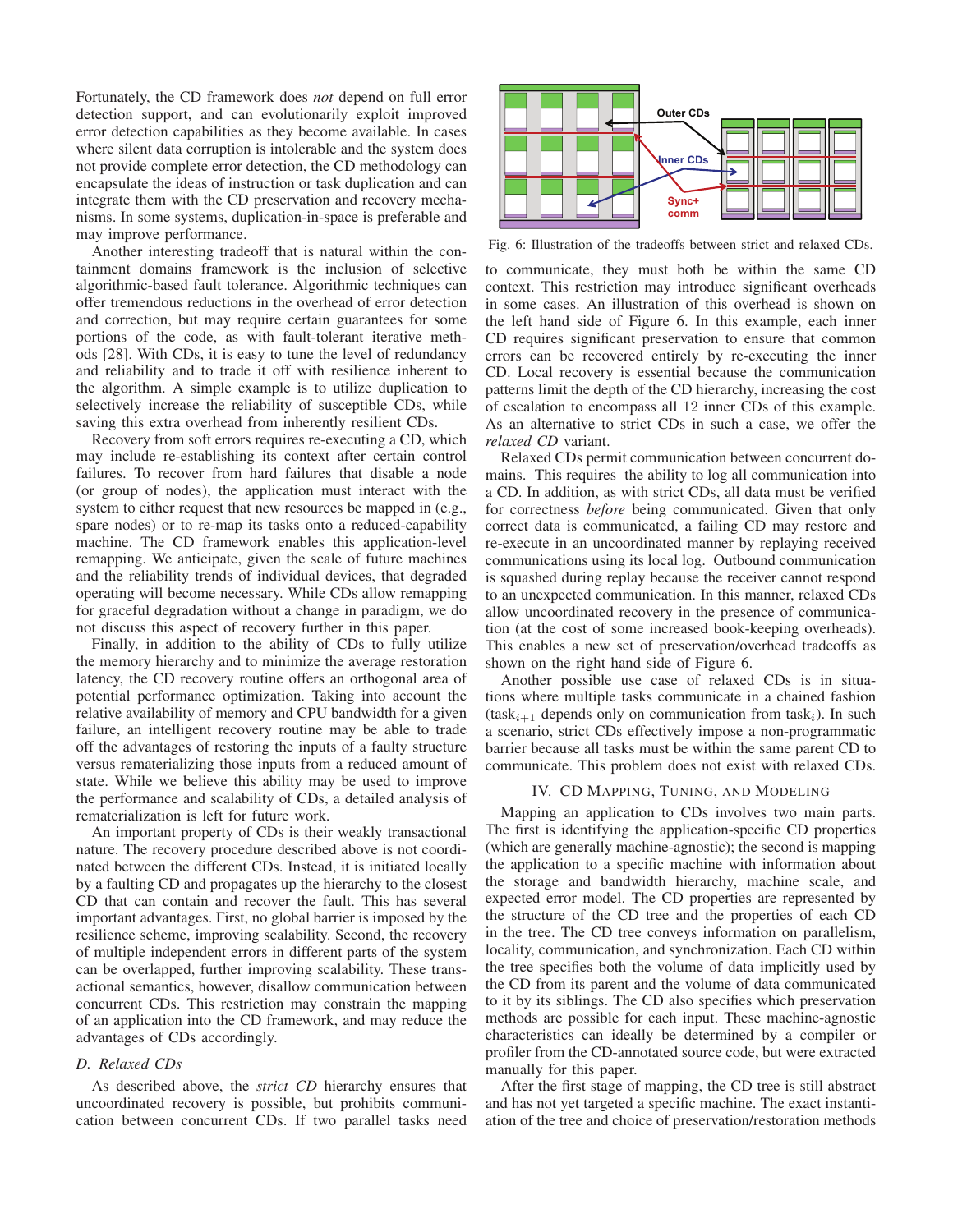are determined during the second mapping phase. Finding the optimal mapping of the application onto a machine is challenging because of the numerous optimization options offered by CDs and the difficulty of estimating expected performance in large systems. Fortunately, the concise abstractions of CDs are amenable to automatic tuning and optimization using the CD characteristics. Towards this end, we developed a tool that takes a high-level description of an application structure and automatically sweeps the CD design space. The modeling tool can be used to determine tradeoffs such as: (1) what level of storage should be used for each preservation; (2) whether the CD hierarchy should be made deeper or more shallow to trade off localized recovery with preservation overheads (levels can be arbitrarily added or removed, so long as communication and synchronization semantics are preserved); (3) whether relaxed CDs provide compelling benefits for the application; and (4) whether data should be preserved locally, recovered from elsewhere in the machine, or rematerialized (trading off preservation and recovery overheads). We use the tool to map the applications and report the results, which are verified with a simulator, in Section VI.

### *A. Model Assumptions*

To simplify the analytical model and focus on the mapping and analysis of CDs, we make several assumptions. At the machine level, we assume that there are sufficient spare nodes and cabinets to recover from errors and that those spares can be brought on line quickly without slowing down the recovery process. Prior work has shown that this assumption is reasonable given typical fault rates and repair times [29], [30]. For the error model we assume the presence of multiple independent fault/error processes that affect different aspects of the system. Each CD has an error rate associated with those errors it can locally recover (without escalation). We then associate these error processes with different levels of CD recovery. Finally, we assume that events within each error process are independently and identically distributed. Our error model is described in greater detail in Section V. The implication of these assumptions is that we can use a binomial model for CD failure and re-execution: the probability that a CD fails,  $p$ , is directly proportional to its run time and the sum of all error rates that it contains.

At the execution model level, we assume that all errors associated with a CD are equivalent, regardless of their type and when they occur. Preservation and restoration may be asymmetric, but we do not account for errors triggering different forms of recovery in the same level of the CD tree. When a CD experiences an error, it restores its preserved state from the location at which it was preserved and then reexecutes the CD body. We assume zero overlap between execution and recovery; the extra time required for recovery is added to the time of a faulty CD. Recovery of different siblings, however, can proceed in an uncoordinated fashion in the absence of a synchronization or blocking communication.

## *B. Analytical Model*

Our analytical model estimates the execution time (performance) and average power consumption (or energy) of an application. We describe the execution-time model first and later discuss power modeling. The performance model accepts a description of the CD tree, which conveys information on the properties of each CD, as well as the parallelism, synchronization, and communication boundaries between CDs. Each CD includes information on the expected preservation and restoration times (preservation and restoration may be asymmetric) and leaf CDs also include their expected execution time, encompassing both the CD body and any detection overheads. Each CD may have multiple sequential CDs executing within it (which may, in turn, include nested CDs). Sequential child CDs allow us to express preservation, restoration, and execution at intermediate levels of the CD tree, because nesting degree may differ for each of the CDs in sequence. Note that the analysis tool derives preservation time and restoration time from the volume of preserved and communicated state and available machine bandwidths. For simplicity, we assume that the parameters of a CD are fixed for all of its dynamic instantiations.

Because of the CD hierarchy we need only consider the impact of resilience on two CD levels at any given time – a parent and its children. Analysis starts with the lowest two levels, where children are leaves, and derives the impact of resilience on the parent. At that point, the parent execution properties are modified based on the preservation and recovery overheads associated with it children and the entire two levels are encapsulated. This process continues until the root level is reached and the entire application properties are estimated. Due to this recursive process, we describe the model with respect to a parent with a set of child CDs. To explain the model, we present the performance model in four steps: (1) for a parent CD that has  $n$  identical children that all execute in parallel with no sequential loops; (2) we extend the model to include serial dependencies; (3) we then allow sequential groups of CDs to be heterogeneous; and (4) finally include asymmetric preservation and recovery times.

Parent with  $n$  identical parallel children: We start with a parent CD that has  $n$  identical parallel CDs. We first restrict ourselves to the case where the execution and recovery times for a particular child CD,  $T_c$  are uniform and do not account for execution variation. When a child fails, it is re-executed in full. During re-execution, the child CD may experience another error and may re-execute again. When  $n$  independent parallel CDs are grouped within the parent, the expected execution time of the parent is directly proportional to the expected maximum number of consecutive failures experienced by any one of the n parallel CDs.

Due to the model assumptions, the number of iterations of each CD follows a geometric random variable. While the statistics of geometric variables are well understood, we derive our model from first principles to allow us to incorporate the more complex behavior of asymmetric recovery and heterogeneous CDs. Let  $q[x, n]$  be the probability that all child CDs experience at most  $x$  consecutive failures. We then derive  $d[x, n]$ , the probability that the child with the most consecutive failures experiences exactly  $x$  failures and then succeeds. We derive  $d[x, n]$  iteratively by subtracting the probability that fewer than  $x$  failures occur from the probability that at most  $x$  failures occur (thus leaving only the probability of exactly x failures). We use  $d[x, n]$  to compute the expected run time of the parent. In all equations, we use  $p_c$  to represent the probability that a child fails; we derive from the inherent error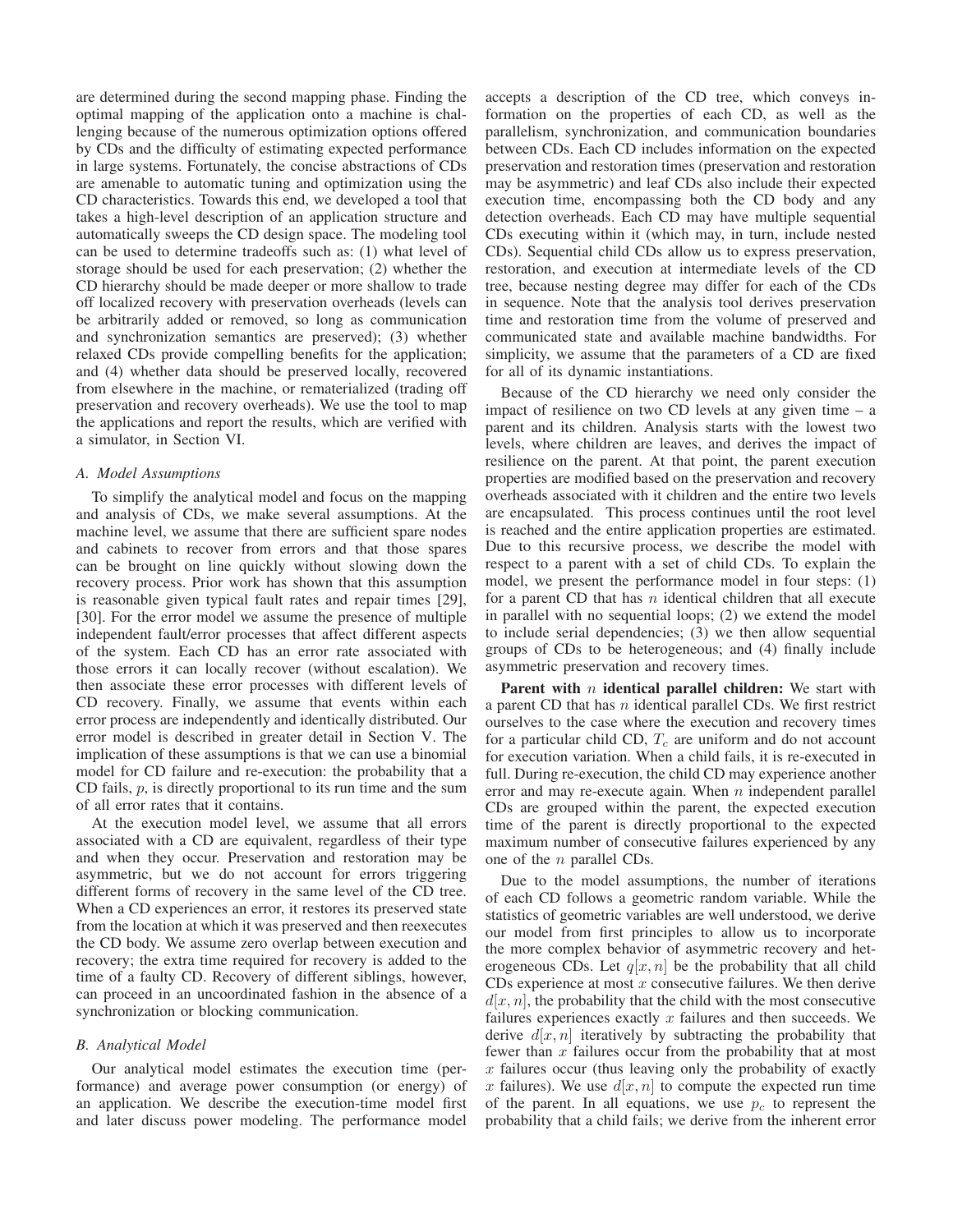

Fig. 7: Example of 7 nodes, each executing 2 sequential child CDs. Some CDs fail and require re-execution, which is overlapped between nodes with uncoordinated recovery.

rate (p) associated with the child.

$$
p_c = T_c p \tag{1}
$$

$$
q[0, n] = (1 - p_c)^n
$$
 (2)

$$
q[x,n] = \left(\sum_{i=0}^{x-1} (p_c^i (1-p_c))\right)^n \tag{3}
$$

$$
d[0, n] = q[0, n] \tag{4}
$$

$$
d[x, n] = q[x, n] - \sum_{i=0}^{x-1} d[i, n]
$$
 (5)

$$
T_{parent}[x,n] = \sum_{i=0}^{\infty} (i+1) T_c d[i,n]
$$
 (6)

Serial dependencies between children: We now include the case where there are  $n$  parallel siblings, each responsible for executing  $m$  CDs sequentially. We follow the same derivation as above, but extend the definitions of the functions as follows. Let  $q[x, m, n]$  be the probability that each of the siblings experiences at most  $x$  failures in the  $m$  serial CDs they contain. Similarly,  $d[x, m, n]$  is the probability that the sibling with the most failures experiences exactly  $x$  failures before all of its  $m$  CDs succeed. This behavior is illustrated in Figure 7 and the model is shown below.

$$
q[0, m, n] = (1 - p_c)^{m \cdot n}
$$
\n
$$
q[x, m, n] = \left(\sum_{i=0}^{x-1} \left(\binom{i+m-1}{i} p_c^i (1 - p_c)^m\right)\right)^n
$$
\n(8)

$$
d[0, m, n] = q[0, m, n]
$$
\n(9)

$$
d[x, m, n] = q[x, m, n] - \sum_{i=0}^{x-1} d[i, m, n]
$$
 (10)

$$
T_{parent}[x, m, n] = \sum_{i=0}^{\infty} (i + m) T_c d[i, m, n]
$$
 (11)

**Heterogeneous CDs:** We now extend the model to allow sequential CDs within a parent to differ. We rely on the assumption that all error processes are independent and derive the properties of an equivalent "average" child CD that can be directly substituted into the model for expected parent execution time. These properties are shown below assuming there are  $t$  CD types, each with its own error model (different failure probabilities  ${p_i}_{i=1}^t$  and execution time  ${T_{c,i}}_{i=1}^t$  (these CDs execute sequentially, which allows us to generalize the error execute sequentially, which allows us to generalize the error model easily). Note that because the re-execution time now depends on which type of CD failed, we weight the average recovery time based on the execution time of each CD type.

$$
p_{c,avg} = \sum_{i=1}^{t} \frac{T_{c,i}p_i}{t} \tag{12}
$$

$$
T_{c,noerr} = \sum_{i=1}^{t} \frac{T_{c,i}}{t}
$$
 (13)

$$
T_{c,reeze} = \frac{\sum_{i=1}^{t} T_{c,i}^{2}}{\sum_{i=1}^{t} T_{c,i}}
$$
(14)

$$
T_{parent}[x, m, n] = \sum_{i=0}^{\infty} (mT_{c, noerr} + iT_{c, rexec}) d[i, m, n]
$$
\n(15)

Asymmetric preservation and restoration: Finally, to account for the asymmetric preservation and restoration times needed for certain preservation tradeoff optimizations, we modify the above model slightly and replace  $T_{c,rexecc}$  with Equation 16, where  $T_{c,i,exe}$  is the time to execute the body of CD type i,  $T_{c,i,prsrv}$  is the time for preservation, and  $T_{c,i,rstr}$  is the restoration time, which may be different than<br>preservation time. This modification relies on the simplifying preservation time. This modification relies on the simplifying assumption that the error rates are low and that the asymmetry is relatively small (i.e. that compute time dominates preservation and restoration time).

$$
T_{c,reeze} = \frac{\sum_{i=1}^{t} (T_{c,i,prsv} + T_{c,i,exe}) (T_{c,i,rstr} + T_{c,i,exe})}{\sum_{i=1}^{t} T_{c,i}}
$$
(16)

Power model: Because CDs enable localized recovery, execution resources associated with CDs that are not reexecuting may remain idle. We account for this effect using a simple model and evaluate the relative power consumed by CDs. We assume that actively executing a CD has a relative power of 1, while a node that is idling consumes a relative power of  $\alpha$  ( $\alpha$  is a machine-dependent parameter, which we set to  $\alpha = 0.25$  in our experiments). For a particular parent CD with  $n$  parallel children (or child sequences), we estimate the expected idle time as follows. Assuming that  $n$  is large, the overall expected number of re-executions is simply  $n$  times the average number of times a child re-executes. Thus, the idle time is the total execution slots occupied by the parent CD  $(n)$ times the expected execution time of the parent) minus the expected re-executions.

### V. METHODOLOGY

Evaluating the viability of resilience schemes at exascale is challenging. Several days of run time (and prohibitively many CPU hours) are required to observe a meaningful number of errors. This necessitates coarse-grained modeling. We use a combination of a generalized and simplified trace-driven simulator that operates at the granularity of CDs and the analytical model described above. Both the simulator and analytical model reproduce the essential behavior of resilience schemes and follow the execution model of CDs and the CD mapping parameters as described in Section IV. We use the simulator on smaller configurations to verify our intuition and to validate the analytical model, and report results for full-scale systems using the analytical model only. As mentioned earlier, the CD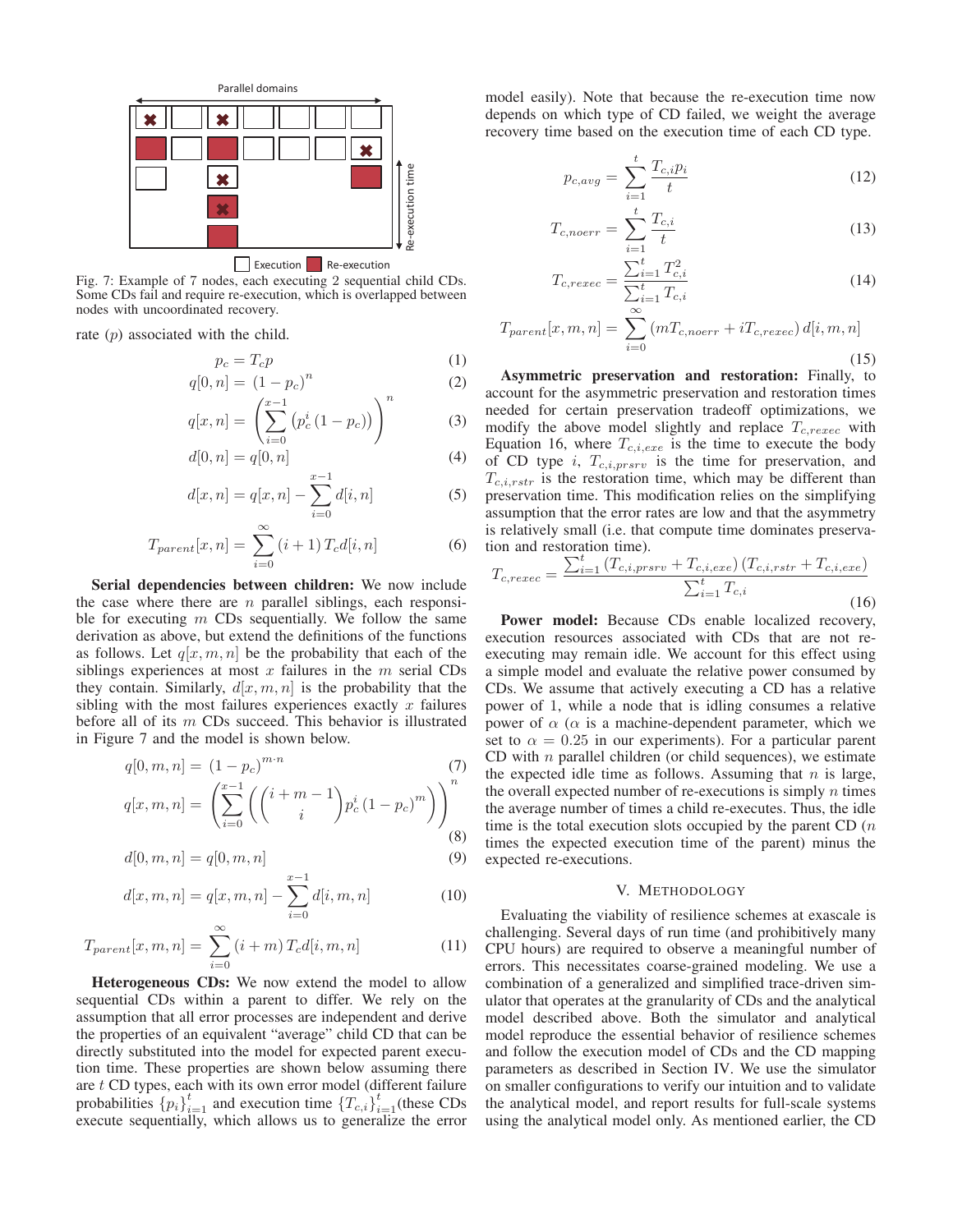framework is flexible enough to subsume and encompass many prior resilience approaches. We demonstrate this by using our tools to also evaluate coordinated global checkpointing (g-CPR) and multi-level hierarchical checkpoint-restart (h-CPR). In the subsections below we briefly describe the system parameters, error model, and applications that are used to evaluate the CD framework.

## *A. System Parameters*

Table II lists the seven system configurations we use for evaluation. We base the systems on reasonable assumptions concerning future technology trends towards exascale, targeting the 7nm technology node. We assume that each core will have a peak performance of 10GFLOPS and that system performance scales linearly with the number of cores. We model main memory based on the expected parameters of future memory packaging and advanced I/O technology that may reach 200GB/s per socket.

We fix memory capacity at 1GB per core. We also assume that high-bandwidth non-volatile memory (NVM) is integrated within each module (or node). Integrated NVM may offer about an order of magnitude less bandwidth than DRAM and provide about an order of magnitude larger capacity. We expect that NVM will be used for preserving local and/or remote data (buddy storage), assuming that unused DRAM may be at a premium for many applications. We expect that intra-module interconnect will not limit bandwidth to NVM, but that bandwidth to remote NVM decreases by an order of magnitude per level because of the global network. Lastly, we set the per-core parallel file system bandwidth of the smallest configuration to 0.001GB/s/core, based on the bandwidth reported for the 2.5PFLOPS Jaguar system [31]; we assume that global file system bandwidth per core decreases by 10% each time the number of cores doubles.

While we believe our machine configurations are reasonable, different machines will have different parameters. We therefore run sensitivity experiments and vary the ratios of available bandwidths for preservation. We do not model application execution time directly and do not attempt to evaluate application scalability beyond the impact of resilience. We do this by ignoring any potential bottlenecks of communication and synchronization on the run time of the leaf CDs. The projected memory capacities and bandwidths are used solely for estimating the overheads of preservation and restoration.

## *B. Error/Fault Model*

Projecting fault and error rates to the exascale regime is arguably more error-prone than the prediction of system parameters. Our assumptions on error scaling are summarized at the bottom of Table II. We assume that the per-core softerror susceptibility will remain roughly constant as technology scales. This accounts for increased transistor density and susceptibility coupled with improvements in error protection and detection techniques. Even under this assumption, the perprocessor error rate we use is more than an order of magnitude greater than typical HPC processors today. For memory, we project that error rates will increase in proportion to memory capacities. We assume that socket failures, due to either system software or hard faults, will scale directly with the number of sockets, and similarly that power and network related failures will scale with the number of modules and cabinets. We

expect multi-cabinet and global failures to be one and two orders of magnitude less frequent than single-cabinet failures, respectively. We base the initial values for fault and error rates on numbers reported in recent published work [32]–[35] and on private conversations with several hardware vendors. As with system configurations, we did our best to choose what we believe are reasonable numbers for future systems, and also evaluate sensitivity by sweeping error rates.

## *C. Applications*

We evaluate three mini-applications that we map to CDs: a Monte Carlo method neutron transport application, hierarchically-blocked iterative sparse matrix-vector multiplication, and the HPCCG conjugate-gradient based linear system solver from the Mantevo mini-application suite [36]. We break each application into hierarchical CDs and then map it onto each of the system configurations. We tune CD parameters using the tool described in Section IV. We discuss the mapping options and parameters in the next section. We also obtain the optimal checkpoint intervals for h-CPR and g-CPR for each application, machine configuration, and error rate.

Neutron Transport (NT): A Monte Carlo approach to the simulation of neutron transport is desirable because the creation and simulation of every particle is independent, making the problem embarrassingly parallel. The major source of communication takes place in a parallel reduction to aggregate particle properties over the whole system. CDs can take advantage of the stochastic nature of the Monte Carlo approach – the only state that needs to be preserved (and cannot be quickly rematerialized) is a global tally of particle densities and directions. Erroneous particles and failed CDs may be discarded without consequence, such that particlelocal data does not need to be preserved or recovered. For this application, we assume that the checkpointing schemes preserve a volume equivalent to 80% of each node's memory.

Sparse Matrix Vector Multiplication (SpMV): We scale SpMV to use a fixed percentage of memory and to perform roughly the same amount of work per core of each machine. One iteration takes roughly 0.5 seconds to execute and consumes 50% of memory. At the end of each iteration there is a barrier, followed by communication. In the strict model, all leaf CDs must complete before any communication can occur. Thus, the run time of each leaf CD is limited by its communication interval. As explained in the detailed example in Section III, leaf CDs utilize preservation tradeoffs: intermediate indices and sums are preserved locally in DRAM while the inputs are preserved via parent. SpMV can take advantage of relaxed CDs to increase the interval between full preservation, but our experiments did not indicate significant gain in performance efficiency. For this application, the checkpointing schemes preserve a volume equivalent to 50% of each node's memory.

HPCCG: HPCCG is a linear system solver that uses the conjugate gradient method and can scale to a large number of nodes [36]. This mini-application uses a simple and standard sparse implementation with MPI. The application evenly partitions rows across cores (leaf CDs) with each core responsible entirely for its partition. This application is similar to SpMV, but our SpMV implementation is hierarchically nested and HPCCG distributes entire rows. We scale the size of the input matrix linearly with the number of cores and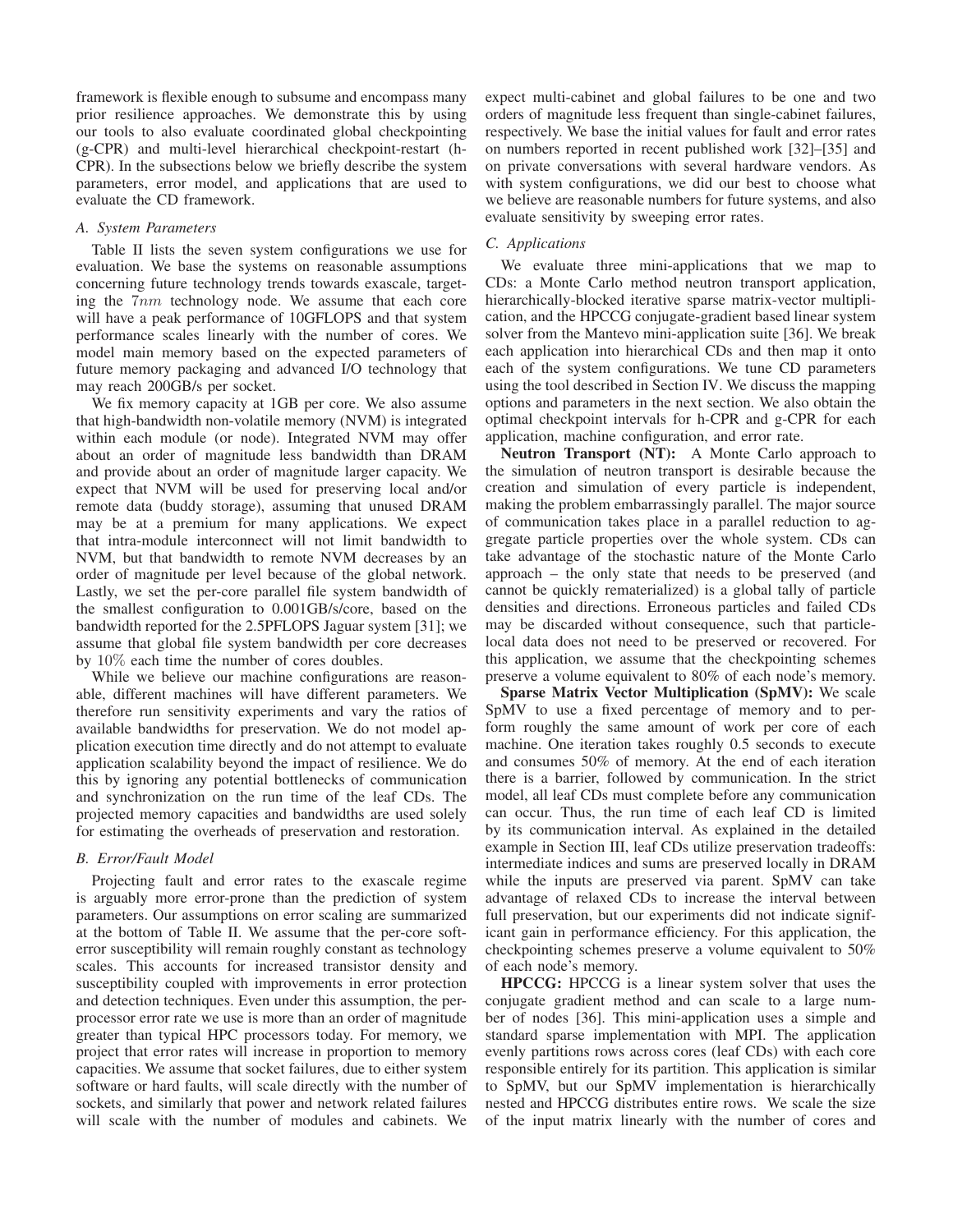| <b>Parameters</b>                      | <b>Peak Performance (PFLOPS)</b> |                 |               |              |              |              |               |  |  |  |
|----------------------------------------|----------------------------------|-----------------|---------------|--------------|--------------|--------------|---------------|--|--|--|
|                                        | 2.5                              | $\overline{10}$ | 40            | 160          | 640          | 1280         | 2560          |  |  |  |
| <b>Number of Cores per Socket</b>      | 64                               | 64              | 64            | 128          | 128          | 256          | 256           |  |  |  |
| <b>Numbr of Sockets per Module</b>     |                                  |                 |               |              | õ            | Δ.           |               |  |  |  |
| <b>Number of Modules per Cabinet</b>   | $\overline{32}$                  | 32              | 64            | 64           | 128          | 128          | 128           |  |  |  |
| <b>Number of Cabinets</b>              | 64                               | 256             | 256           | 512          | 512          | 512          | 1024          |  |  |  |
| <b>Total Number of Cores</b>           | 262144                           | 1048576         | 4194304       | 16777216     | 67108864     | 134217728    | 268435456     |  |  |  |
| <b>Total Memory Capacity (TB)</b>      | 256                              | 1024            | 4096          | 16384        | 65536        | 131072       | 262144        |  |  |  |
| <b>Failure in Time (FIT)</b>           |                                  |                 |               |              |              |              |               |  |  |  |
| Processor                              | 1.89E+07                         | $7.55E+7$       | $3.02E + 08$  | $1.21E + 09$ | $4.83E + 09$ | $9.66E + 09$ | $1.93E+10$    |  |  |  |
| <b>Memory</b>                          | $3.60E + 04$                     | $1.44E + 05$    | $5.76E + 05$  | $2.30E + 06$ | $9.21E + 06$ | $1.84E + 07$ | $3.68E + 07$  |  |  |  |
| <b>Software</b>                        | $3.41E + 05$                     | $1.37E + 06$    | $2.73E + 06$  | $5.46E + 06$ | 1.09E+07     | $1.09E + 07$ | $2.18E + 07$  |  |  |  |
| Power (Module)                         | $4.10E + 05$                     | $1.64E + 06$    | $3.28E + 06$  | $6.55E + 06$ | $1.31E + 07$ | $1.31E + 07$ | $2.62E + 07$  |  |  |  |
| Power (Cabinet)                        | $1.18E + 05$                     | $4.71E + 0.5$   | $4.71E + 0.5$ | $9.42E + 05$ | $9.42E + 05$ | $9.42E + 05$ | $1.88E + 06$  |  |  |  |
| Power (Multi-cabinet)                  | $1.18E + 04$                     | $4.71E + 04$    | $4.71E + 04$  | $9.42E + 04$ | $9.42E + 04$ | $9.42E + 04$ | $1.88E + 0.5$ |  |  |  |
| Power (Global)                         | $4.09E + 03$                     | $4.09E + 03$    | $4.09E + 03$  | $4.09E + 03$ | $4.09E + 03$ | $4.09E + 03$ | $4.09E + 03$  |  |  |  |
| <b>Mean Time To Interrupt in hours</b> | 50.52                            | 12.63           | 3.24          | 0.82         | 0.21         | 0.10         | 0.05          |  |  |  |

TABLE II: Machine Parameters

assume weak scaling. Because each node communicates with its neighboring nodes at the end of each computation, every node is dependent on every other node and, in effect, a soft barrier is necessary before a new iteration can start. Thus, with strict CDs, data is preserved at the beginning of each iteration. Since it is communicating frequently, similar to SpMV, the duration of a leaf CD is limited by the soft barrier. HPCCG takes mostly read only data as input, thus, it is mapped to preserve those data to the parent level CD, and the leaves preserve the state that is essential for re-execution. HPCCG offers similar relaxed-CD tradeoffs as SpMV and similarly did not exhibit significant differences in performance efficiency. For this application, the checkpointing schemes preserve a volume equivalent to 10% of each node's memory.

## *D. Simulator and Model Validation*

As mentioned previously, containment domain semantics can capture the behavior of other resilience schemes. To validate our simulator, we simulate the multi-level hierarchical checkpoint restart resilience scheme with the configuration described by Moody et al. [6]. We thus make a direct comparison, which demonstrates a good match between the two evaluation methodologies (Figure 8). We use the *performance efficiency*, which is the fraction of machine resources (nodes and time) used to make forward progress, as our main evaluation metric. We also tested a range of configurations and verified that the analytical model and the CD-level simulator match within 3% in reported performance efficiency. Note that a full system implementation of CDs requires the management of substantial metadata, the cost of which is not captured by either the model or simulator. The application mappings in this paper do not use deep CD hierarchies or fine-grained domains, however, such that these metadata management overheads can be neglected. Initial experiments with a prototype that is still under development confirm this assumption.

#### VI. EVALUATION

In this section, we discuss the results of exploring a realistic subset of the CD design space. We find that CDs offer superior flexibility and that fine-tuning resilience schemes improves performance and energy efficiency when compared to alternative approaches. The results also show that CDs scale well to very large system sizes and error rates, while even hierarchical checkpoint-restart loses significant efficiencies in such cases. Note that the point of the evaluation is to study the



Fig. 8: Comparison of the CD simulator and an h-CPR analytical model [37]

effectiveness of CDs and that the optimizations are enabled in a structured manner, using our modeling tool for tuning rather than relying ad-hoc approaches. We do not claim that previous methods are inadequate or that similar benefits cannot be attained with explicit tuning and code modifications.

Figure 9 shows the expected performance efficiency and energy overheads due to resilience for each application when using CDs, h-CPR, and g-CPR. The solid bars indicate performance efficiency when compared to an implementation that assumes no failures or errors and performs no preservation or recovery. Similarly, the clear bars represent the overall relative energy overhead (average power multiplied by execution time relative to baseline, or more accurately, average power divided by performance efficiency). Because uncertainty exists in both machine parameters and error rates, we also evaluate the applications and systems with error rates that are 10 and 50 times higher than our baseline and with a preservation overhead that is 10 times higher than baseline (to model lower global bandwidth than we projected). We summarize these results in Figure 10.

The overall conclusion from our experiments is that CDs consistently outperform the alternatives. Both CDs and h-CPR utilize the storage hierarchy well, and (with our baseline machine parameters) both scale to the largest configuration. At that configuration, CDs exhibit a  $5 - 15\%$  performance efficiency and a  $7 - 19\%$  energy efficiency advantage over h-CPR. Note that h-CPR causes all nodes to re-execute on recovery, and thus energy overheads precisely track the inverse of performance efficiency. With the uncoordinated and overlapped recovery enabled by CDs, energy efficiency is improved when compared to overall execution time. This improvement is, however, small in the applications we evaluate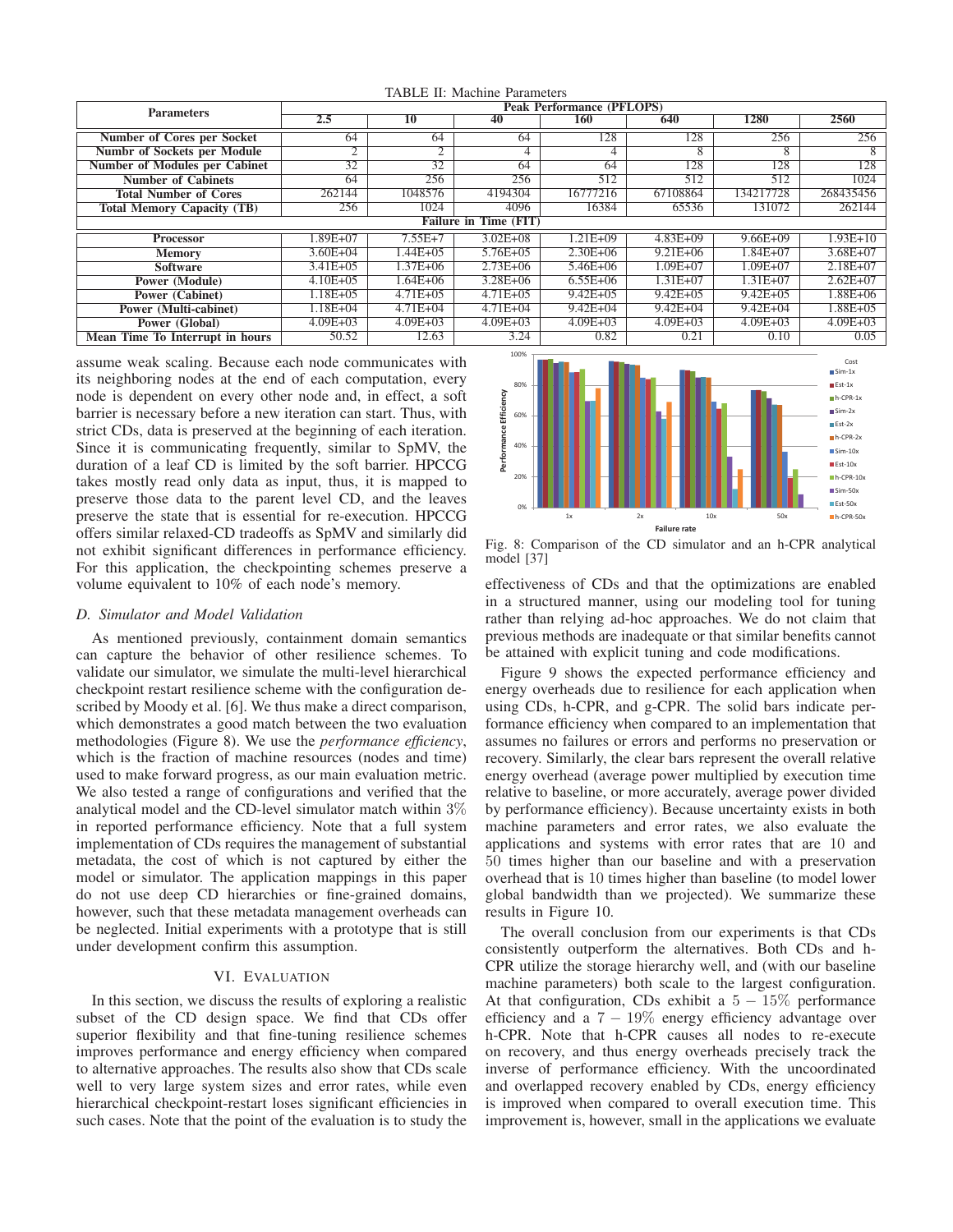

Fig. 9: Performance efficiency (solid bars) and energy overheads (clear bars) with CDs, h-CPR, and g-CPR for the three applications across a range of system scales. For each application, we indicate the equivalent fraction of memory preserved by the checkpointing schemes. Note that g-CPR fails to complete execution with some applications and scales and often incurs very high energy overheads.



Fig. 10: Performance efficiency of the three applications using CDs and h-CPR with different relative error rates and preservation overheads.

because they have short-duration leaves and a small degree of nesting, limiting the potential benefits of hierarchical reexecution. Global checkpoint-restart, as expected, does not scale well in terms of either performance or energy overheads. In fact, in some experiments, g-CPR failed to make forward progress. When either error rate or preservation overhead is increased from the baseline, even h-CPR starts suffering from low efficiency at the target configurations. With CDs, however, high efficiency is achieved; the lowest efficiency with CDs is still better than a full replication approach [38], which suffers from a greater than 50% penalty.

Of all three applications, neutron transport (NT) is best at utilizing the hierarchy and tradeoffs enabled by CDs. Because the computation of NT has long periods of time between communications, each CD level can be tuned to the optimal preservation interval. In addition, by preserving most of its data via a parent, the error-free preservation overhead is much lower than with a straightforward implementation using h-CPR. Even though the memory footprint of NT is 80% of all available memory, leaf CDs only preserve a small fraction to DRAM. We assume a single checkpointing scheme with h-CPR, which requires preserving the entire dataset at each interval. Because a large fraction of memory is utilized h-CPR must forgo DRAM-level preservation entirely and rely on NVM. The efficient preservation of NT with CDs enables it to tolerate even a  $10\times$  increase in error rate or preservation overhead while achieving greater than 80% efficiency.

Like NT, SpMV and HPCCG also preserve some of the leaf data via a parent. Unlike NT, these two applications have a smaller memory footprint. SpMV utilizes 50% of memory, which reduces the preservation overhead of direct checkpointing, but still prevents h-CPR from preserving to DRAM. CDs thus offer a very substantial benefit, especially for larger configurations and higher error rates and preservation overheads. Despite this advantage, the overall performance of SpMV is worst among the three applications. The reason is that the tight communication requirements of

the program, coupled with significant memory use, reduce the efficiency of preservation, even with CD optimizations. HPCCG only uses 10% of memory and is thus the most scalable when using either CDs or h-CPR. With CDs, even with the largest machine and an error rate  $50\times$  higher than our baseline estimate, HPCCG with CDs still achieves over 80% efficiency, which is far better than the only 30% achievable with h-CPR or the < 50% expected with full redundant MPI ranks. Because its memory footprint is small and the fact that preservation is optimized, HPCCG with CDs is insensitive to preservation overheads.

## VII. CONCLUSIONS

We present the concept of *containment domains*, a flexible abstraction which encapsulates and expresses resilience concerns. CDs rely on weak transactional semantics and nesting to enable hierarchical and distributed state preservation, state restoration, and recovery. In addition, CDs can tune error detection and recovery for different error types, allowing the resilience scheme to adapt to available error detection mechanisms and changing application needs. CDs are flexible enough to leverage a large variety of existing system resilience approaches without changing the programming model or reverting to ad-hoc implementations. Thus, the single CD abstraction can be used to tune across a wide range tradeoff options. We demonstrate through experimental evaluation that the tradeoffs introduced by CDs are amenable to automatic optimization with a CD-oriented analysis tool that we implemented. The results show that hierarchical state preservation and restoration with uncoordinated hierarchical recovery can be exploited by CDs to improve performance and energy efficiency even at very large machine scales in the presence of a high rate of errors and failures. Some of our planned future work includes the full-scale analysis of large applications mapped to the CD framework, a deeper integration with existing programming models, and the investigation of CD performance with application-specific fault tolerant algorithms.